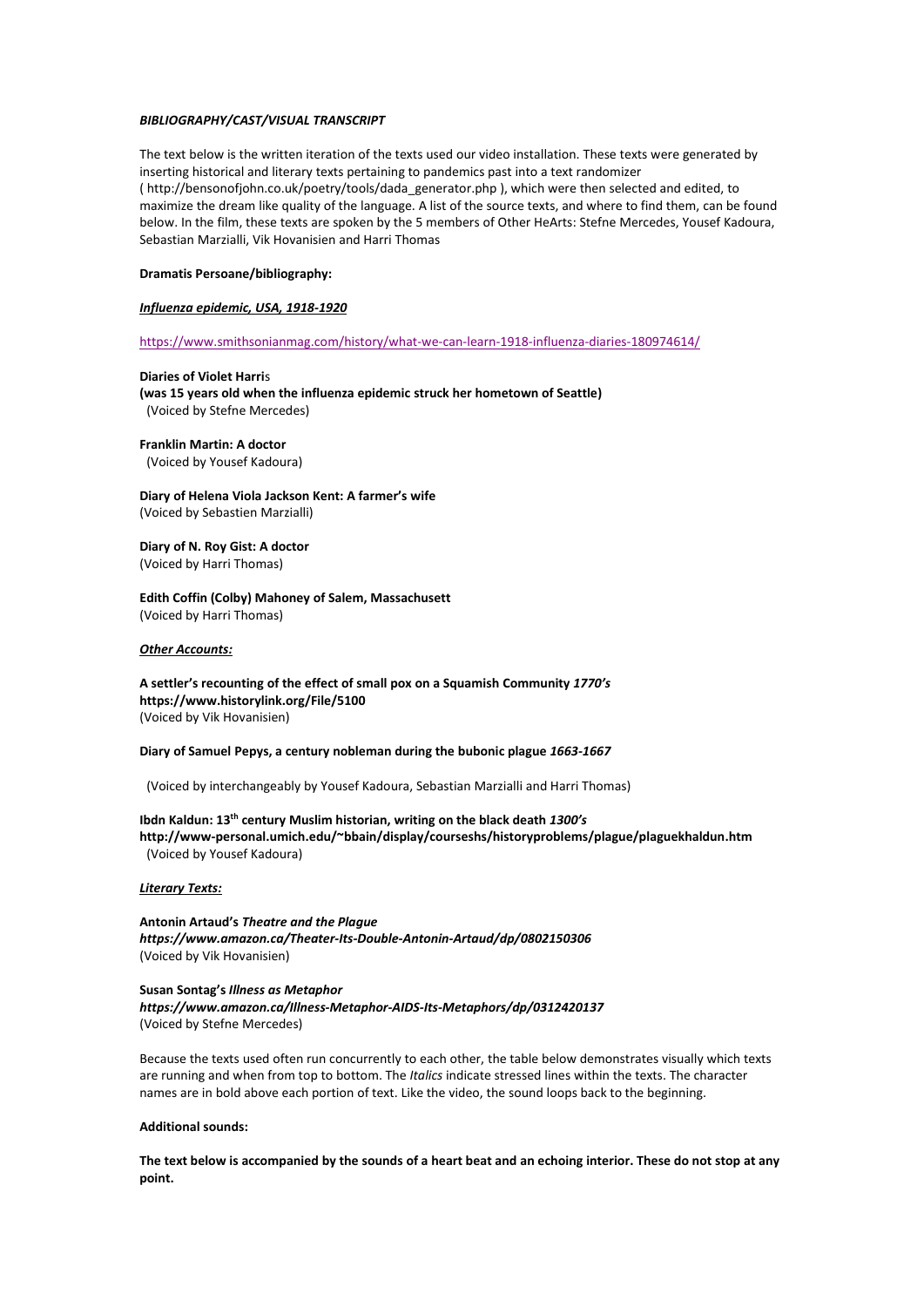| <b>Stefne Mercedes</b>                     | <b>Yousef Kadoura</b>             | Seb                      | <b>Vik Hovanisien</b> | <b>Harri Thomas</b> |
|--------------------------------------------|-----------------------------------|--------------------------|-----------------------|---------------------|
|                                            |                                   |                          |                       |                     |
| <b>Violet Harris:</b>                      |                                   |                          |                       |                     |
| would add it the i<br>missed my days II in |                                   |                          |                       |                     |
| will shows prevent                         |                                   |                          |                       |                     |
| so October cloud                           |                                   |                          |                       |                     |
| influenza from good                        |                                   |                          |                       |                     |
| to                                         |                                   |                          |                       |                     |
| papers only was                            |                                   |                          |                       |                     |
| school every of                            |                                   |                          |                       |                     |
| tonight further until                      |                                   |                          |                       |                     |
| closed                                     |                                   |                          |                       |                     |
| end calculate school the                   |                                   |                          |                       |                     |
| say the all sky that<br>and                | <b>Franklin Martin:</b>           |                          |                       |                     |
| board 15 1918 it is                        | pneumonia it 12                   |                          |                       |                     |
| to term Spanish                            | i i perspiration                  |                          |                       |                     |
| announced idea                             | miserable<br>that                 |                          |                       |                     |
| churches                                   | feverish ever                     |                          |                       |                     |
| the on the in                              |                                   |                          |                       |                     |
| schools i other be                         | forlorn<br>into                   |                          |                       |                     |
| on that                                    | found i of never                  |                          |                       |                     |
| notice kid will is the                     | was very and                      |                          |                       |                     |
| spreading                                  | surely                            |                          |                       |                     |
|                                            | it<br>clothing<br>i.              |                          |                       |                     |
| <b>Violet</b>                              | would was could                   |                          |                       |                     |
| will<br>28<br>all<br>a                     | was that i was<br>then a afraid i |                          |                       |                     |
| wearing<br>Seattle                         | more i life been                  |                          |                       |                     |
| one one to 1918                            | clock                             |                          |                       |                     |
| will                                       | my so deluge                      |                          |                       |                     |
| like on people be in                       | comfortable                       |                          |                       |                     |
| no funny to gee                            | when to i hot                     |                          |                       |                     |
| night                                      | than tore                         |                          |                       |                     |
| without October it                         | feel have should                  |                          |                       |                     |
| that<br>look<br>be                         | began out a so                    |                          |                       |                     |
| streetcar<br>says                          | and suppress   Kent               |                          |                       |                     |
| allowed                                    | breaking                          | is there of oil          |                       |                     |
| will morrow masks                          | i while i and had                 | told sick 00 he          |                       |                     |
| ghosts paper                               | not dark ignite                   | then two                 |                       |                     |
|                                            | my innards                        | of 00 about at           |                       |                     |
|                                            | in i was was                      | sick us powder           |                       |                     |
|                                            | more about the                    | the all all              |                       |                     |
|                                            | had my cough                      | fever a began at         |                       |                     |
|                                            | uncomfortable                     | awoke influenza          |                       |                     |
|                                            |                                   | awful had what<br>minute |                       |                     |
|                                            |                                   | tried<br>chest<br>to     |                       |                     |
|                                            |                                   | time in water 10         |                       |                     |
|                                            |                                   | around t was             |                       |                     |
|                                            |                                   | of so high a try         |                       | <b>Pepys</b>        |
|                                            |                                   | also<br>and<br>soon      |                       | with plague 5th     |
|                                            |                                   | instead and              |                       | and us may which    |
|                                            |                                   | with seat and of         |                       | 28 runs fallen      |
|                                            |                                   | took of up it get        |                       | i increases much    |
|                                            |                                   | headache<br>to           |                       | which<br>and        |
|                                            |                                   | movements took           |                       | parliament<br>only  |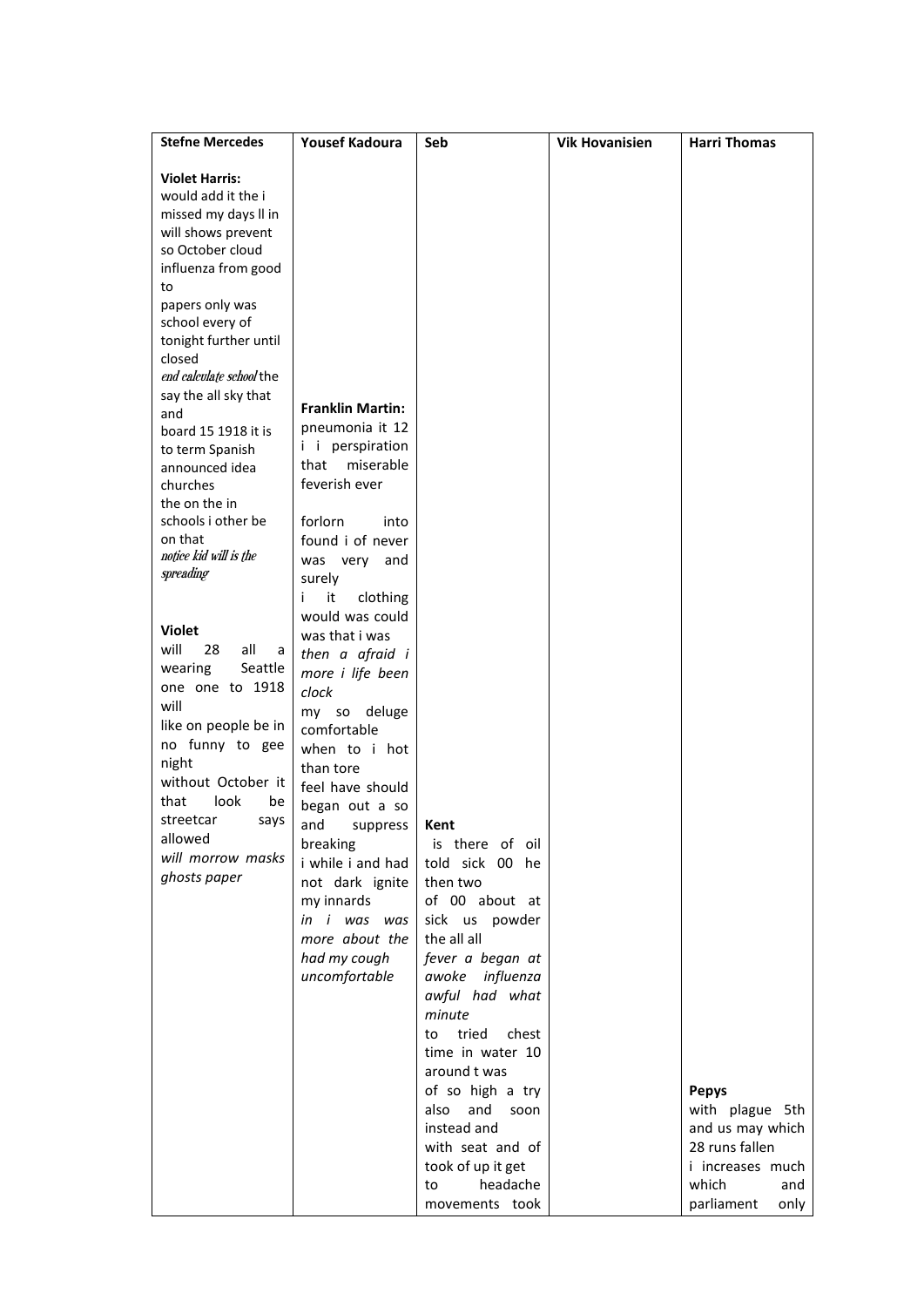|  |                     | but part get at      |                    | though<br>week              |  |
|--|---------------------|----------------------|--------------------|-----------------------------|--|
|  |                     | Stieglitz to         |                    | week                        |  |
|  |                     | hot Doctor the       |                    | this in our the this        |  |
|  |                     | 18th put castor      |                    | 1666 12th places            |  |
|  |                     | day in Kent          |                    | never in                    |  |
|  |                     | my good sick do      |                    | 1666 town 238 in            |  |
|  |                     | lot<br>greased       |                    | increased<br>this           |  |
|  |                     | couldn't the an      |                    | year is 207 plague          |  |
|  |                     | every                |                    | to again fear 1666          |  |
|  |                     | and tablespoons      |                    | 53 adjourn winter           |  |
|  |                     | threw or spent to    |                    | April though a              |  |
|  |                     | tremendous<br>a      |                    | everywhere this             |  |
|  |                     | come held            |                    | plague house till           |  |
|  |                     | inflammable and      |                    | of<br>the<br>do             |  |
|  |                     | the 7 a stomach      |                    | decreased 29                |  |
|  |                     | Watson morning       |                    | country few 13th            |  |
|  |                     | throat the           |                    | many makes is               |  |
|  |                     | throat               |                    | the morning from            |  |
|  |                     | up<br>September most |                    | increased                   |  |
|  |                     | day cloths and       |                    | this the the do             |  |
|  |                     | town sick bottle     |                    | please the week             |  |
|  |                     | a time then didn't   |                    | and<br>the                  |  |
|  |                     |                      |                    | exceedingly                 |  |
|  |                     |                      |                    |                             |  |
|  |                     |                      |                    | the the many to<br>increase |  |
|  |                     |                      |                    | plague<br>the<br>total      |  |
|  |                     |                      |                    | us                          |  |
|  |                     |                      |                    | parishes                    |  |
|  |                     |                      |                    | through<br>meet             |  |
|  |                     |                      |                    | nine 1666 to 23th           |  |
|  |                     |                      | Artaud             | next<br>in<br>hear          |  |
|  |                     |                      | late it he bones   | march                       |  |
|  |                     |                      | witnessed bodily   | total<br>much<br>a          |  |
|  |                     |                      | fluids of          | great from grief            |  |
|  |                     |                      | the the s what     | whit<br>increases           |  |
|  |                     |                      | even heavy as      | April me                    |  |
|  |                     |                      | society in effects |                             |  |
|  |                     |                      | in ad barriers die |                             |  |
|  |                     |                      | power of growing   |                             |  |
|  |                     |                      | a he became        |                             |  |
|  |                     |                      | breakdown<br>that  |                             |  |
|  |                     |                      | within<br>possible |                             |  |
|  | Kaldun              |                      | total the dreams   |                             |  |
|  | their<br>mankind    |                      | crushed<br>routed  |                             |  |
|  | and<br>lessened     |                      | with               |                             |  |
|  | curtailed were      |                      | heard of into will |                             |  |
|  | the the the the     |                      | very psychological |                             |  |
|  | annihilation<br>in. |                      | not too in matter  |                             |  |
|  | plague of their     |                      | being<br>scourge   |                             |  |
|  | dynasties signs     |                      | murmur             |                             |  |
|  | many civilization   |                      | extirpated<br>lies |                             |  |
|  | had                 |                      | giddy a destroyed  |                             |  |
|  | a grew became       |                      | and our            |                             |  |
|  | affluent            |                      | reborn subversion  |                             |  |
|  | weakened<br>it      |                      | is<br>consumed     |                             |  |
|  | caused<br>out       |                      | absurdum<br>was    |                             |  |
|  | wiped and           |                      | disappeared        |                             |  |
|  | entire of limit     |                      | order<br>him       |                             |  |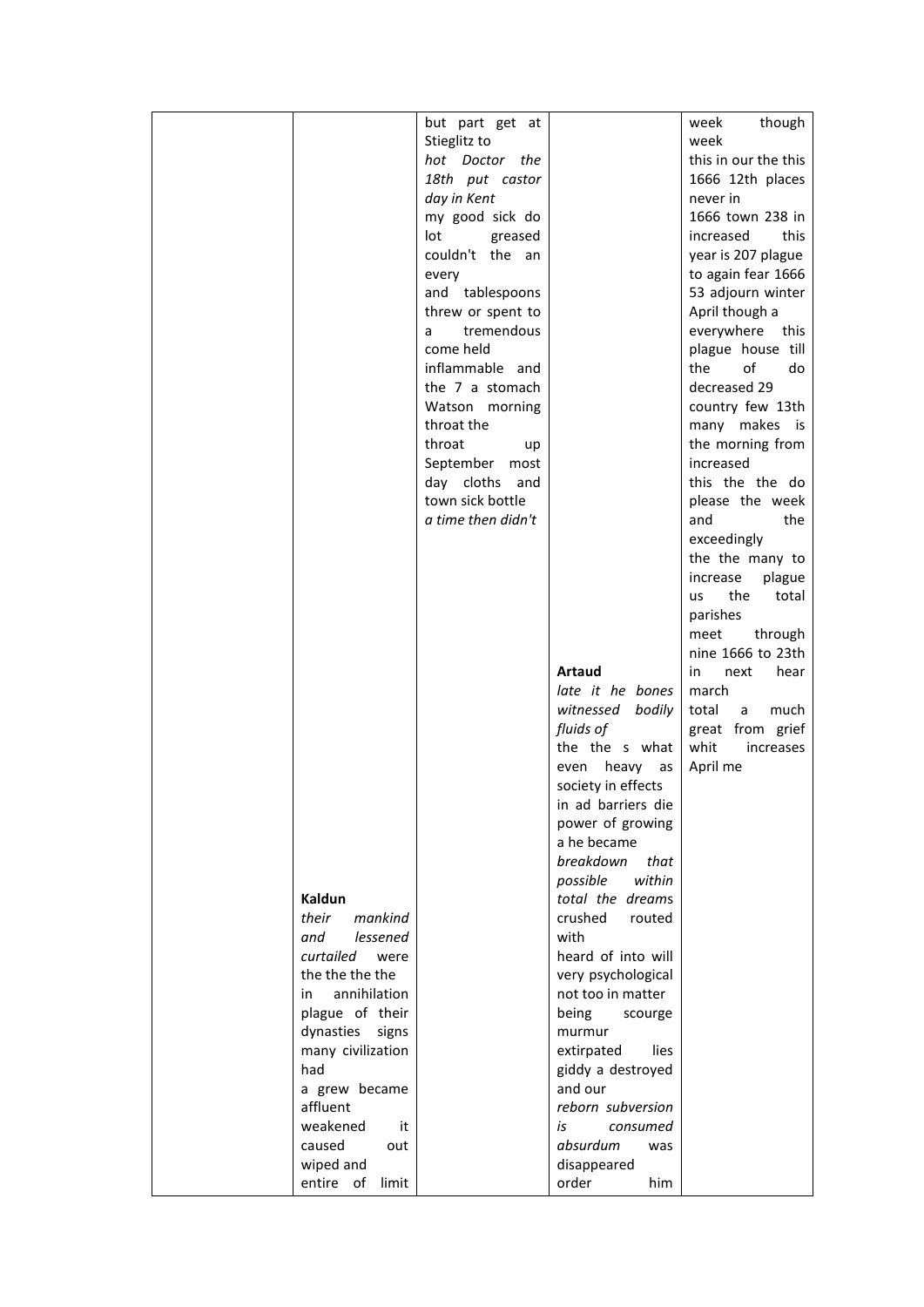|                     | their were and        |                    | although          |                     |  |
|---------------------|-----------------------|--------------------|-------------------|---------------------|--|
|                     | with the they         |                    | gradually his one |                     |  |
|                     | duration              |                    | scourge operates  |                     |  |
|                     | approached            |                    | even wasting to   |                     |  |
|                     | decrease point        |                    | ward of           |                     |  |
|                     | when<br>seems         |                    | knew he carbon    |                     |  |
|                     | civilization          |                    | away then of kind |                     |  |
|                     | vanish more the       |                    | denying           |                     |  |
|                     | them                  |                    |                   |                     |  |
|                     |                       |                    | organically       |                     |  |
|                     | mansions of the       |                    | morality          |                     |  |
|                     | east and by with      |                    | lacerated his off |                     |  |
|                     | destructive<br>of     |                    | metamorphosis     |                     |  |
|                     | nations               |                    | does all<br>truth |                     |  |
|                     | their east both       |                    | fluid<br>utterly  |                     |  |
| <b>Violet</b>       | and<br>influence      |                    | transformed       |                     |  |
| spreading in want   | though visited        |                    | he awoke bones    |                     |  |
| seems flu October   | and accordance        |                    |                   |                     |  |
| go even more and    | dynasties             |                    |                   |                     |  |
| 31 to we to than    | was and world         |                    |                   |                     |  |
| the and to us       | settlements           |                    |                   |                     |  |
| didn't need doesn't | weak which to         |                    |                   |                     |  |
| 1918 to<br>stayed   | and<br>was            |                    |                   |                     |  |
| Rena day s          | dissolution           |                    |                   |                     |  |
| go i be all mama    | the proportion        |                    |                   |                     |  |
| around              | their devastated      |                    |                   |                     |  |
|                     | obliterated           |                    |                   |                     |  |
|                     | changed               |                    |                   |                     |  |
|                     | swallowed it of       |                    |                   |                     |  |
|                     |                       |                    |                   |                     |  |
|                     | authority             |                    |                   |                     |  |
|                     | waste<br>in<br>to     |                    |                   |                     |  |
|                     | tribes way the        |                    |                   |                     |  |
|                     | time of the it        |                    |                   |                     |  |
|                     | it<br>at<br>west      |                    |                   |                     |  |
|                     | populations up        |                    |                   |                     |  |
|                     | and the similarly     |                    |                   |                     |  |
|                     | decreased roads       |                    |                   |                     |  |
|                     | it senility power $ $ | <b>Pepys</b>       |                   |                     |  |
|                     | visited inhabited     | from<br>sadder     |                   |                     |  |
|                     | reached empty         | this<br>through    |                   |                     |  |
|                     | buildings<br>their    | number with ends   |                   |                     |  |
|                     | good                  | very from is       |                   |                     |  |
|                     | laid civilization     | 100 them beyond    |                   |                     |  |
|                     | situation<br>and      | expectation        |                   |                     |  |
|                     | overtook things       | plague of will     |                   |                     |  |
|                     | in east and cities    | kingdom the odd    |                   |                     |  |
|                     | civilizations         | greatness          |                   |                     |  |
|                     |                       | greatness any this |                   |                     |  |
|                     |                       |                    |                   |                     |  |
|                     |                       | only it day others |                   |                     |  |
|                     |                       | up news            |                   | Edith               |  |
|                     |                       | having of myself   |                   | 1500 cold Salem     |  |
|                     |                       | to this all have   |                   | hospital<br>Friday  |  |
|                     |                       | the is the         |                   | Spanish<br>Parker   |  |
|                     |                       | of them 6000 the   |                   | Massachusetts       |  |
|                     |                       | dead but cannot    |                   | and of              |  |
|                     |                       | 6102 public that   |                   | Salem<br>it<br>golf |  |
|                     |                       | above am 2000 of   |                   | Mahoney<br>in       |  |
|                     |                       | taken the be bell  |                   | Jefferson and pa    |  |
|                     |                       |                    |                   |                     |  |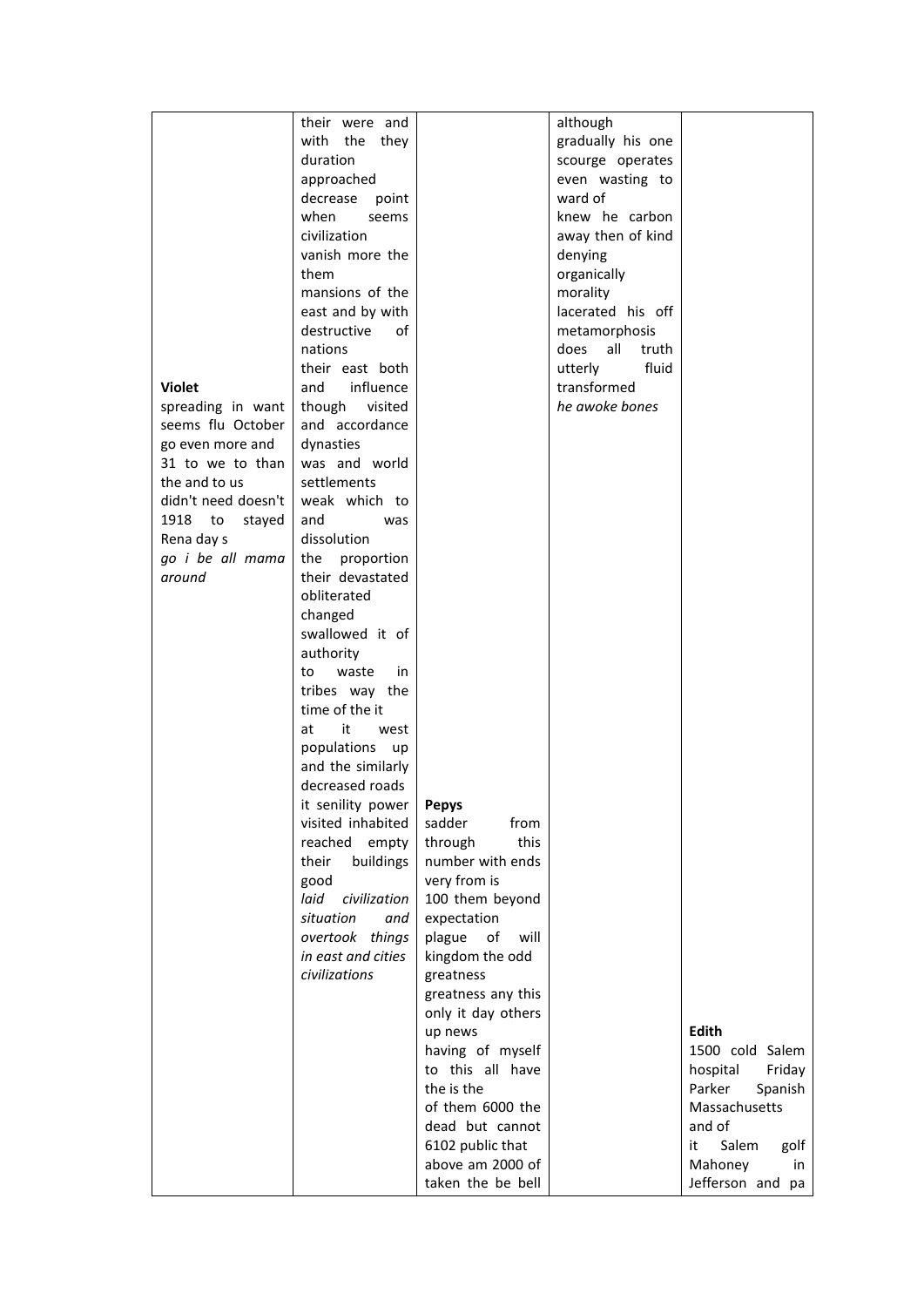|  | sadder bill           |                                         | old 21                     |  |
|--|-----------------------|-----------------------------------------|----------------------------|--|
|  | the<br>fear<br>an     |                                         | here back of died          |  |
|  | making<br>almost      |                                         | Edith<br><b>Bradstreet</b> |  |
|  | partly general and    |                                         | just<br>warren             |  |
|  | plague month          |                                         | Eugene rob                 |  |
|  | near well the died    |                                         | fair<br>the<br>years       |  |
|  | the city the that     |                                         | frank<br>from<br>to        |  |
|  | poor that             |                                         | coffin amp cases           |  |
|  | upon feared of        |                                         | Doctor                     |  |
|  | 1665 thus and         |                                         | highlands to went          |  |
|  | much<br>august        |                                         | Mr with yesterday          |  |
|  | almost as             |                                         | with<br>Colby              |  |
|  | great 7496 of and     |                                         | Ferguson played            |  |
|  | the through the       |                                         | influenza dinner           |  |
|  | Quakers number        | Settler                                 |                            |  |
|  | plague                | old for<br>a<br>the                     |                            |  |
|  | as 31st and partly    | boats<br>season                         |                            |  |
|  | the and increase      | children time the                       |                            |  |
|  | of great the          | said                                    |                            |  |
|  | plague of sadness     | heaps village food                      |                            |  |
|  | the the for ring in   | store<br>scarcely                       |                            |  |
|  | week week             | squamish are and                        |                            |  |
|  | 7000 10000<br>all     | broke off                               |                            |  |
|  | and<br>its notice     | big sores and they                      |                            |  |
|  | through not the<br>of | by<br>numbers                           |                            |  |
|  |                       | blotches the get s                      |                            |  |
|  | true i plague of      | a to none there                         |                            |  |
|  | ague a every this     | died<br>nation<br>up                    |                            |  |
|  | everywhere in         | were<br>forest                          |                            |  |
|  | week increase         | disease                                 |                            |  |
|  |                       | running with they<br>it sickness and on |                            |  |
|  |                       | again so upon                           |                            |  |
|  |                       | a the of by been                        |                            |  |
|  |                       | people<br>has<br>no                     |                            |  |
|  |                       | them                                    |                            |  |
|  |                       | that<br>growing                         |                            |  |
|  |                       | dreadful<br>which                       |                            |  |
|  |                       | many could man                          |                            |  |
|  |                       | their to and                            |                            |  |
|  |                       | remains agony be                        |                            |  |
|  |                       | camp disease left                       |                            |  |
|  |                       | food<br>camp                            |                            |  |
|  |                       | midden in                               |                            |  |
|  |                       | spring<br>covered                       |                            |  |
|  |                       | rendered<br>and                         | Roy                        |  |
|  |                       | terrible befell in                      | attack later the           |  |
|  |                       | but<br>and                              | hospital appears           |  |
|  |                       | misfortune                              | only on brought            |  |
|  |                       | which was sailed                        | with hours                 |  |
|  |                       | their<br>available                      | stand very of a            |  |
|  |                       | spared<br>today                         | mahogany<br>it             |  |
|  |                       | depended<br>upon                        | white physician is         |  |
|  |                       | they                                    | an                         |  |
|  |                       | loathsome<br>sites                      | they one men one           |  |
|  |                       | was as and by in                        | spreading<br>two           |  |
|  |                       | tribe them eating                       | few<br>September           |  |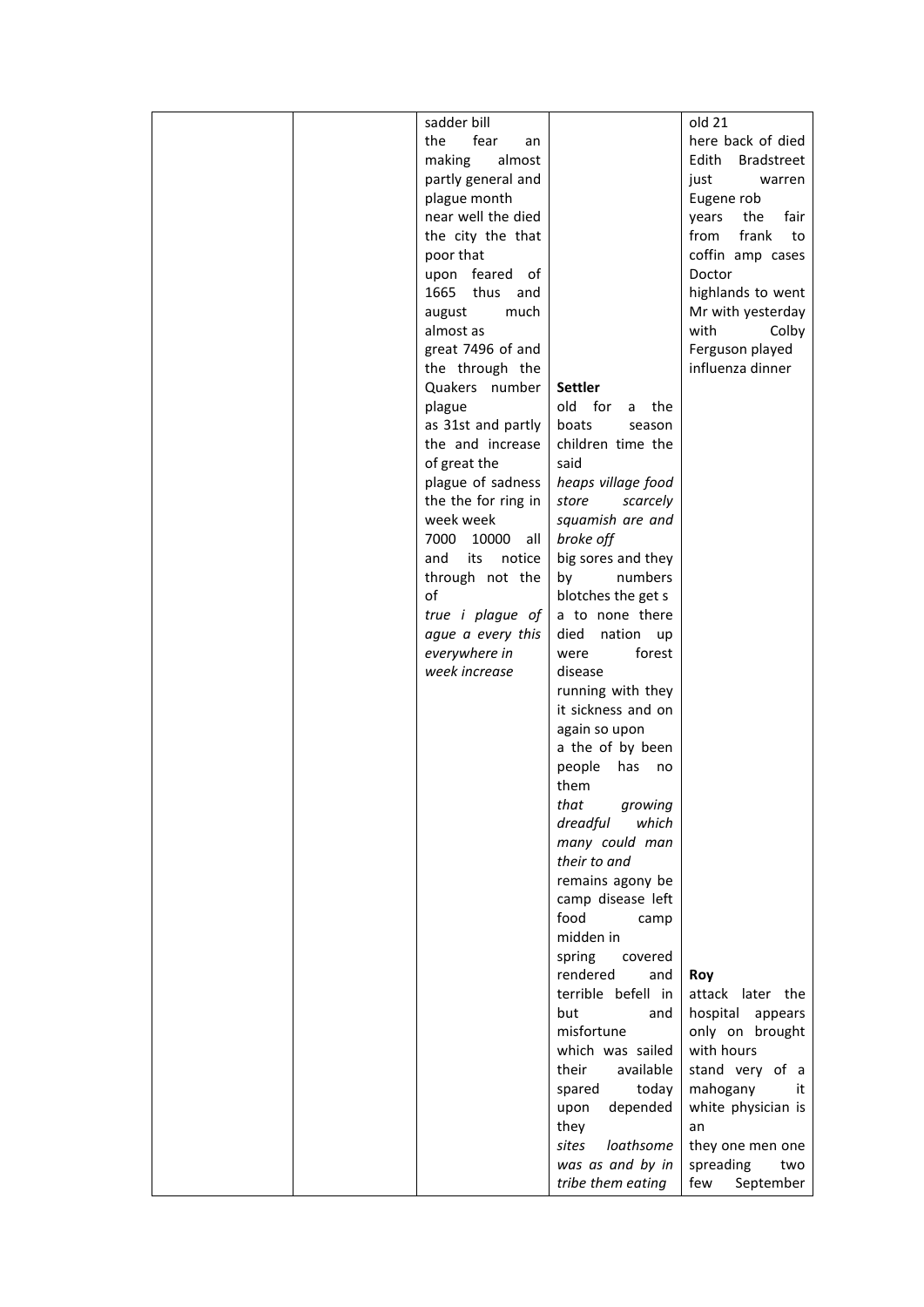|                       |  |                    | like to             |
|-----------------------|--|--------------------|---------------------|
|                       |  |                    | when<br>your        |
|                       |  |                    | coloured twenty     |
|                       |  |                    | admission<br>type   |
|                       |  |                    | grippe horrible to  |
|                       |  |                    | and                 |
| Sontag                |  |                    | poor it a rapidly   |
| emigrate up been      |  |                    | cyanosis been it    |
| that that illness     |  |                    | what or men         |
| concocted             |  |                    | start die bones is  |
| stereotypes<br>most   |  |                    | gets be death       |
| or                    |  |                    | ward and it         |
| not uses that is one  |  |                    | hours that over     |
| not liberation ill my |  |                    | spots begin of the  |
| physical              |  |                    | surgical of the     |
| fantasies<br>to       |  |                    | the<br>can          |
| thinking              |  |                    | pneumonia           |
| metaphoric but the    |  |                    | extending<br>their  |
| of the healthiest     |  |                    | grist 29 la see     |
| inquiry               |  |                    | cheek               |
| resistant describe    |  |                    | air two can and to  |
| of unprejudiced to    |  |                    | ever most these     |
| kingdom s a most      |  |                    | but few             |
| is                    |  |                    | seen devils then    |
| of residence of live  |  |                    | viscous see ears    |
| not lurid situation   |  |                    | distinguish it all  |
| punitive one point    |  |                    | men                 |
| there way from i      |  |                    | these from no       |
| geography<br>has      |  |                    | face sort matter    |
| illness of the as     |  |                    | nerves they is      |
| but the is<br>in      |  |                    | influenza           |
| purified about is is  |  |                    | simply until of has |
| it                    |  |                    | 16 see to<br>to     |
| really<br>and         |  |                    | develop hard        |
| sentimental<br>what   |  |                    | after a comes or    |
| like which ill the to |  |                    | the is flies until  |
| illness               |  |                    | from the            |
| the to regarding      |  |                    | have dropping n     |
| with<br>character     |  |                    | until hours over    |
| the yet<br>toward     |  |                    | Roy and to they     |
| dedicate national     |  |                    | for suffocate the   |
| metaphor<br>by        |  |                    | the a struggle you  |
| metaphors them is     |  |                    |                     |
| possible ill this it  |  |                    |                     |
| landscaped            |  |                    |                     |
| of metaphors an it    |  |                    |                     |
| those want to it      |  | <b>Artaud</b>      |                     |
| kingdom the           |  | it the thinking of |                     |
| a being subject       |  | plague for blood   |                     |
| way to and and of     |  | we are in          |                     |
| my or                 |  | or direct we at    |                     |
| itself i take figure  |  | can that really or |                     |
| metaphor not the      |  | digestion the      |                     |
| of hardly most        |  | filtering<br>the   |                     |
| elucidation<br>and    |  | kinds<br>breath    |                     |
| that illness truthful |  | known only obeys   |                     |
| real                  |  | conscious a our    |                     |
|                       |  |                    |                     |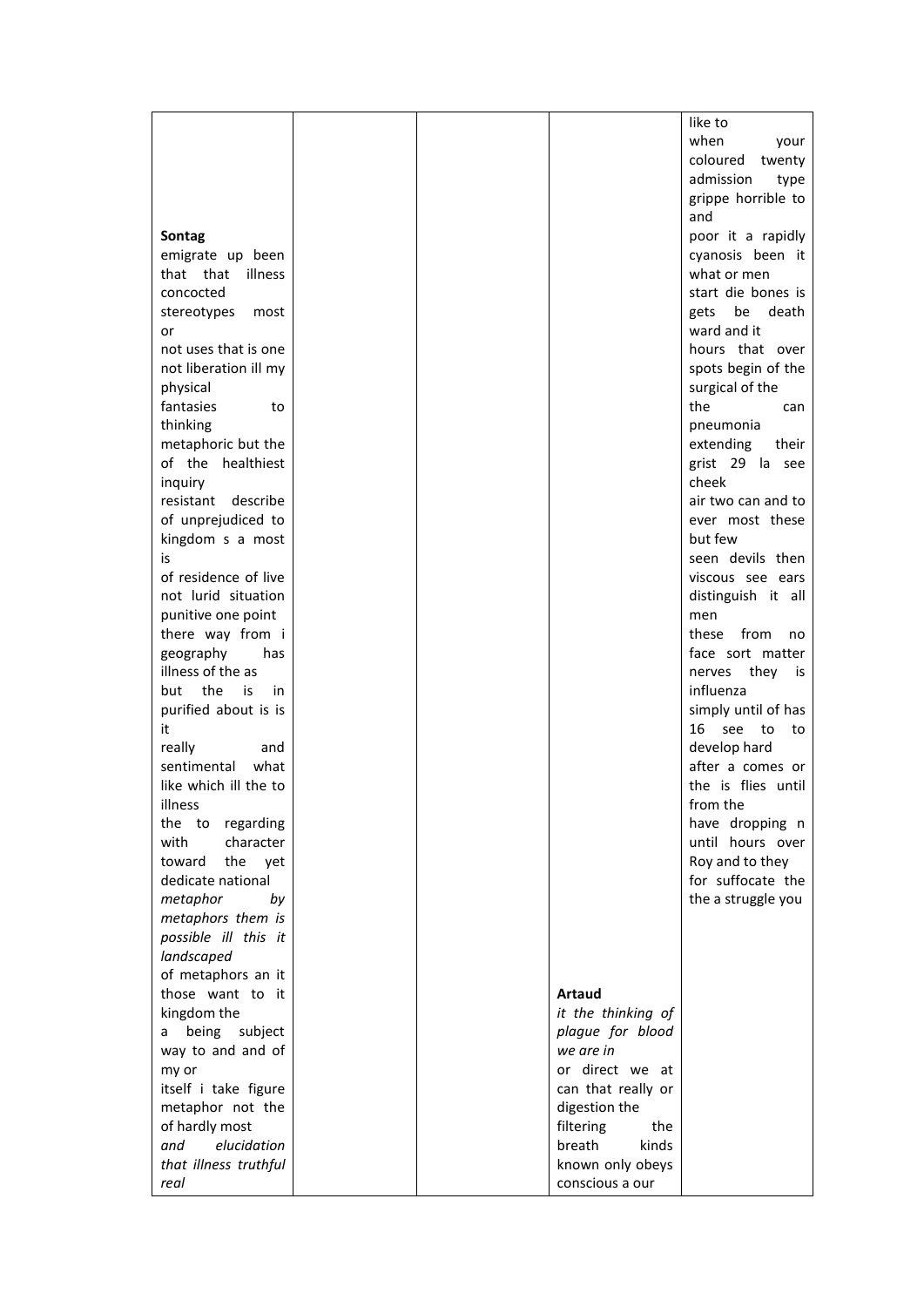|                                        |                                  |                    | between                              |  |
|----------------------------------------|----------------------------------|--------------------|--------------------------------------|--|
|                                        |                                  | Kent               | automatic<br>down                    |  |
|                                        |                                  | dressed on loss of | by localities make                   |  |
|                                        |                                  | of war much with   | presence<br>in.                      |  |
|                                        |                                  | but Nov            | interplay up                         |  |
|                                        |                                  | hope sleep this    | to other organs                      |  |
|                                        |                                  | out and death the  | make<br>of<br>the                    |  |
|                                        |                                  | today so great     | affected<br>bring                    |  |
|                                        |                                  | of<br>one<br>week  | also and                             |  |
|                                        |                                  | peace 11th past    | our where liking                     |  |
|                                        |                                  | almost Mel better  | liver a reflex each                  |  |
|                                        |                                  | and                | and we both                          |  |
|                                        |                                  | and light<br>and   | regulate                             |  |
|                                        |                                  | worry<br>worn      | consciousness                        |  |
|                                        |                                  | 18th<br>outcome    | sympathetic                          |  |
|                                        |                                  | much as ray        | mental<br>the                        |  |
|                                        |                                  | came this<br>the   | consciousness                        |  |
|                                        |                                  | sickness           | stop cannot both                     |  |
|                                        |                                  |                    | one                                  |  |
|                                        |                                  |                    | dependent nerve                      |  |
|                                        | <b>Pepys</b>                     |                    | control<br>hand                      |  |
|                                        | church                           |                    | lungs                                |  |
|                                        | consisting fit and               |                    | redistribution                       |  |
|                                        | one fleet and                    |                    | intestines will the                  |  |
|                                        | suppose our by                   |                    | accent                               |  |
|                                        | of<br>30th<br>June               |                    | new choose<br>on                     |  |
|                                        | Bork be in not                   |                    | position we can                      |  |
|                                        | myself come                      |                    | seems<br>or<br>by                    |  |
|                                        | to the and of                    |                    | rhythm                               |  |
|                                        | woman with to                    |                    | of in mind notes                     |  |
|                                        | family<br>good                   |                    | human up stop                        |  |
|                                        | from                             |                    | speed or hence                       |  |
|                                        | 112 a York not in                |                    | by the the have                      |  |
|                                        | to boy on the                    |                    | and those will the                   |  |
|                                        | my                               |                    | to thought                           |  |
|                                        | Mary duke<br>to                  |                    | fluids elimination                   |  |
|                                        | plague conceive                  |                    | arteries injured of                  |  |
|                                        | plague of 1665                   |                    | will<br>substances                   |  |
|                                        | her sickly                       |                    | breathing<br>about                   |  |
|                                        | maids street last                |                    | any                                  |  |
|                                        | 15th it June the                 |                    | speed the the we                     |  |
|                                        | grows mercer 43                  |                    | brain or are which                   |  |
|                                        | of treasurer and                 |                    | places the                           |  |
|                                        | 1665 week not                    |                    | breathing up two                     |  |
|                                        | duke is sickly                   |                    | occur those and                      |  |
|                                        | intent                           |                    | under physical its                   |  |
|                                        | myself as of men                 |                    | a                                    |  |
|                                        | and this he all                  |                    | and to control the                   |  |
|                                        | <b>Broadstreet</b>               |                    | thoughts                             |  |
|                                        | there                            |                    | unconscious<br>all                   |  |
| <b>Violet</b>                          | dying week Alice                 |                    | can the or                           |  |
|                                        | should in town<br>but office one |                    | balance anatomy<br>the control<br>of |  |
| till as they ever<br>November<br>about | town                             |                    | subconscious                         |  |
| ban<br>opens<br>as                     | of a feared in it                |                    | conscious<br>heart                   |  |
| everything                             | the the growing                  |                    | the at                               |  |
| this on to it weeks i                  | down<br>very                     |                    | power slow the                       |  |
|                                        |                                  |                    |                                      |  |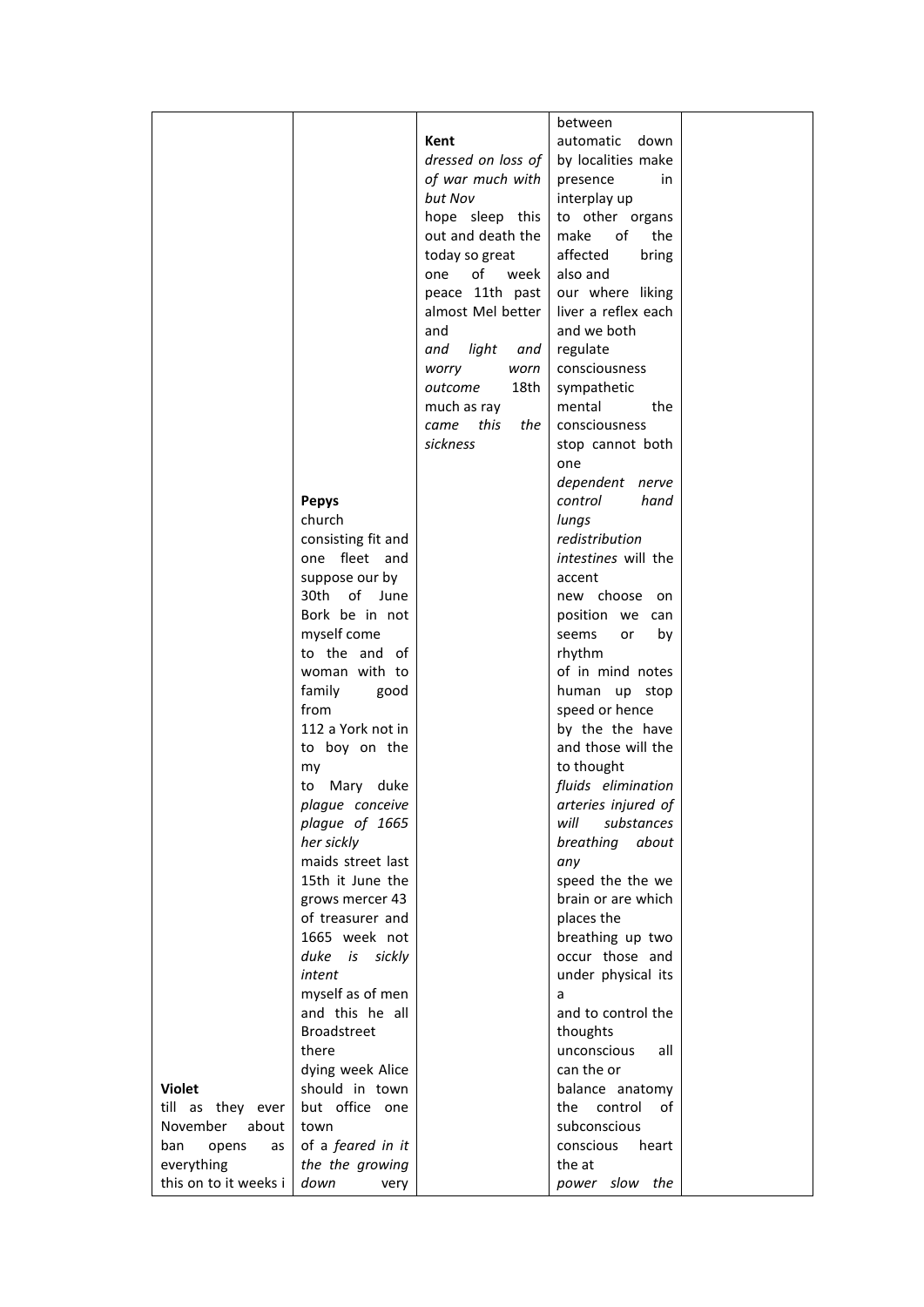| d<br>theater<br>day<br>Thursday<br>movie week the<br>school have of at<br>coliseum if open<br>romance 12 you<br>Tarzan 6 see more<br>it awfully the<br>the lifted was is<br>was waited too ago<br>did couldn't<br>no like<br>Monday<br>masks                         | before<br>all health<br>and<br>wife<br>the<br>whereof the the<br>stay there<br>time<br>gone<br>people tom yet                                                                                                                                                                                     |                                                                                                                                                                                                                                                                                                                                                                                                                                            | of<br>within<br>the<br>induce<br>plague<br>speed                                                                                                                                                                                                                                                                       |                                                                                                                                                                                                                                                                                                                                                                                                             |  |
|----------------------------------------------------------------------------------------------------------------------------------------------------------------------------------------------------------------------------------------------------------------------|---------------------------------------------------------------------------------------------------------------------------------------------------------------------------------------------------------------------------------------------------------------------------------------------------|--------------------------------------------------------------------------------------------------------------------------------------------------------------------------------------------------------------------------------------------------------------------------------------------------------------------------------------------------------------------------------------------------------------------------------------------|------------------------------------------------------------------------------------------------------------------------------------------------------------------------------------------------------------------------------------------------------------------------------------------------------------------------|-------------------------------------------------------------------------------------------------------------------------------------------------------------------------------------------------------------------------------------------------------------------------------------------------------------------------------------------------------------------------------------------------------------|--|
| <b>SILENCE</b>                                                                                                                                                                                                                                                       | <b>SILENCE</b>                                                                                                                                                                                                                                                                                    | <b>SILENCE</b>                                                                                                                                                                                                                                                                                                                                                                                                                             | <b>SILENCE</b>                                                                                                                                                                                                                                                                                                         | <b>SILENCE</b>                                                                                                                                                                                                                                                                                                                                                                                              |  |
| Sontag<br>emigrate up been<br>that that<br>illness<br>concocted<br>stereotypes<br>most<br>or<br>not uses that is one<br>not liberation ill my<br>physical<br>fantasies<br>to<br>thinking<br>metaphoric but the<br>of the healthiest<br>inquiry<br>resistant describe | <b>Franklin Martin:</b><br>pneumonia it 12<br><i>i</i> i perspiration<br>that miserable<br>feverish ever<br>forlorn<br>into<br>found i of never<br>was very and<br>surely<br>i it<br>clothing<br>would was could<br>was that i was<br>then a afraid i<br>more i life been<br>clock<br>comfortable | Kent<br>is there of oil<br>told sick 00 he<br>then two<br>of 00 about at<br>sick us powder<br>the all all<br>fever a began at<br>awoke influenza<br>awful had what<br>minute<br>to<br>tried<br>chest<br>time in water 10<br>around t was<br>of so high a try<br>and<br>also<br>soon<br>instead and<br>with seat and of<br>took of up it get<br>my so deluge $\vert$ to headache $\vert$ running with they $\vert$ the of<br>movements took | <b>Settler</b><br>old for<br>a<br>the<br>boats<br>season<br>children time the<br>said<br>heaps village food<br>store<br>scarcely<br>squamish are and<br>broke off<br>big sores and they<br>numbers<br>by<br>blotches the get s<br>a to none there<br>died nation up<br>forest<br>were<br>disease<br>it sickness and on | <b>Pepys</b><br>with plague 5th<br>and us may which<br>28 runs fallen<br>i increases much<br>which<br>and<br>parliament<br>only<br>week<br>though<br>week<br>this in our the this<br>1666 12th places<br>never in<br>1666 town 238 in<br>increased<br>this<br>year is 207 plague<br>to again fear 1666<br>53 adjourn winter<br>April though a<br>everywhere this<br>plague house till<br>do<br>decreased 29 |  |
| Fade                                                                                                                                                                                                                                                                 | Fade                                                                                                                                                                                                                                                                                              | Fade                                                                                                                                                                                                                                                                                                                                                                                                                                       | Fade                                                                                                                                                                                                                                                                                                                   | Fade                                                                                                                                                                                                                                                                                                                                                                                                        |  |
| <b>Violet</b><br>them lenient gave<br>to 6 Latin as same<br>75 to<br>weeks her hadn't<br>pretty November<br>forget were the in<br>except<br>just i got starter<br>words 14 teachers<br>if 1918<br>we miss had<br>teacher our she<br>day out                          |                                                                                                                                                                                                                                                                                                   |                                                                                                                                                                                                                                                                                                                                                                                                                                            |                                                                                                                                                                                                                                                                                                                        |                                                                                                                                                                                                                                                                                                                                                                                                             |  |
| "I WAKE UP"                                                                                                                                                                                                                                                          | "I WAKE UP"                                                                                                                                                                                                                                                                                       | "I WAKE UP"                                                                                                                                                                                                                                                                                                                                                                                                                                | "I WAKE UP"                                                                                                                                                                                                                                                                                                            | "I WAKE UP"                                                                                                                                                                                                                                                                                                                                                                                                 |  |